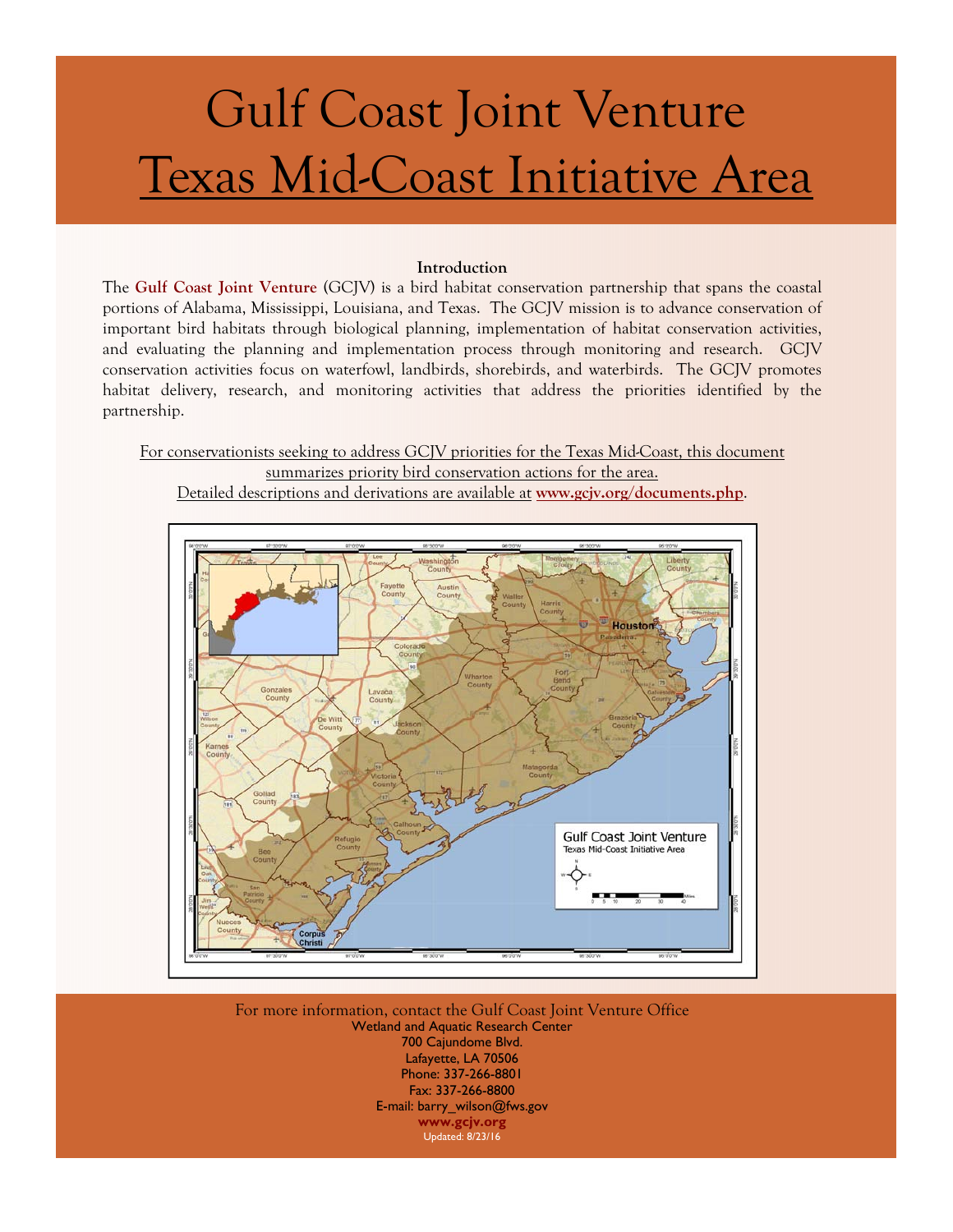## **Waterfowl**

### **Migrating and Wintering Waterfowl**

- Species addressed in GCJV planning: Mallard, Northern Pintail, Gadwall, American Wigeon, Green-winged Teal, Blue-winged Teal, Northern Shoveler, Mottled Duck, Canvasback, Redhead, Ring-necked Duck, Greater & Lesser Scaup, Lesser Snow Goose, Greater white-fronted Goose, and Canada Goose
- Population Objectives: 1,959,109 ducks and 770,558 geese; refer to Table 1 in the **[Texas Mid-Coast Initiative Area](http://www.gcjv.org/docs/TXMidCoastpub.pdf)  [Plan](http://www.gcjv.org/docs/TXMidCoastpub.pdf)** for objectives by species

Habitat Objectives: Table 1. Migrating/wintering waterfowl habitat objectives for the Texas Mid-Coast IA.

| <b>Habitat Type</b>                   | Aug-Oct<br><b>Flooded Acres</b> | Nov-Mar<br><b>Flooded Acres</b> |
|---------------------------------------|---------------------------------|---------------------------------|
| <b>Harvested Rice</b><br>1st Crop     | 8,259                           |                                 |
| <b>Harvested Rice</b><br>2nd Crop     |                                 | 41,685                          |
| <b>Unharvested Rice</b><br>2nd Crop   |                                 | 2,194                           |
| <b>Moist-soil</b>                     | 19,823                          | 92,508                          |
| <b>Total</b><br>(Rice and Moist-soil) | 28,082                          | 136,387                         |
| <b>Coastal Marsh</b>                  | NA <sup>1</sup>                 | NA <sup>1</sup>                 |
| <b>Shoalgrass</b>                     |                                 | $13,549^2$                      |

1 Not yet available.

<sup>3</sup>Habitat objective is not temporally explicit. Majority of Redhead use is Nov. to Mar.

Biological Foundation: Bio-energetic models yield acreage of foraging habitats necessary to meet dietary demands of population objectives. For Redheads, proximity to reliable freshwater wetlands influences availability of seagrass beds

#### Conservation Activities:

- Reduce erosion of coastal marsh through shoreline and bank stabilization
- Minimize saltwater intrusion and enhance productivity of coastal marsh through hydrologic restoration
- Maintain or improve levees and water-control structures on managed marshes
- Provide water and vegetation management on harvested and idle croplands (i.e., rice) and coastal prairie wetlands
- Protect, enhance, and create fresh water wetlands within 10 km of seagrass beds

#### **[Research Priorities:](http://www.gcjv.org/docs/GCJV%20Waterfowl%20Science%20Needs%20Plan%20-%20May%202012.pdf)**

- Estimate waterfowl foraging values of coastal marsh types
- Estimate waste rice and natural seed biomass in active and idle rice fields
- Describe likely effects of water resource allocation and changing cultivation practices on rice agriculture and associated waterfowl habitats

### **Breeding Waterfowl**

Priority Species: **[Mottled Duck](http://www.gcjv.org/docs/GCJV MODU Cons Plan.pdf)**

Population Objective: Western Gulf Coast (i.e., GCJVwide) population index of 105,816 individuals, including at least 35,322 in Texas and 70,132 in Louisiana, as measured from Mid-winter Surveys in coastal areas of these states

Habitat Objective: Not yet available

Biological Foundation: Factors limiting recruitment are primary constraints to population growth

#### Conservation Activities:

- Create and restore large blocks of nesting habitat in agricultural lands and coastal marsh
- Restore wetlands and ensure reliable water to provide brood-rearing habitat from mid-April through July in agricultural landscapes
- Remove predators in targeted locations

#### Research Priorities:

 Measure the effectiveness of habitat conservation actions to benefit Mottled Duck breeding productivity, including breeding propensity, nest success, and brood survival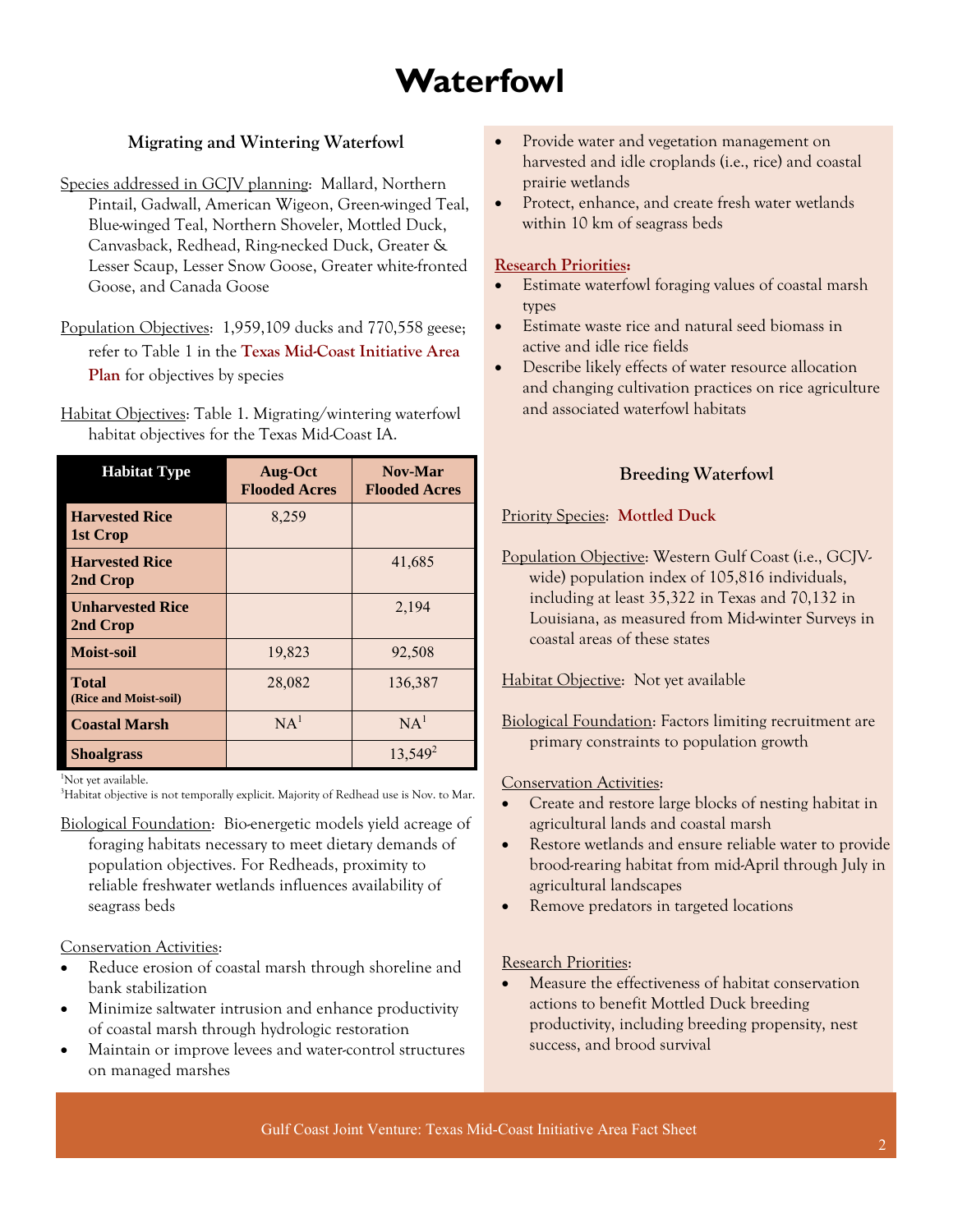## **Landbirds**



#### Priority Landbird Species: **[BCR 37;](http://www.gcjv.org/docs/Coastal_Prairies_BCR37_Landbird_Plan.pdf) [BCR 25, 26, 27](http://gcjv.org/docs/GCJV_BCR25_26_27_landbird_plan_Vers_1.doc)**

*Northern Bobwhite* 

- Population Objective: BCR 37, TX portion525,050 birds; 43,754 coveys; BCR 25, Texas Mid-Coast Initiative Area – 938 birds, 78 coveys
- Habitat Objective: BCR 37, TX portion Improve 12,827,000 acres (5,009,900 cropland acres; 2,125,900 pasture/hay acres; 5,670,300 rangeland acres; and 20,900 CRP grassland acres); BCR 25, Texas Mid-Coast Initiative Area – Improve 26,171 acres (7,803 pasture/hay acres; 5,961 rangeland acres; 11,431 pine forest acres; and 976 hardwood forest acres)
- Biological Foundation: Acreage of improved cropland, pasture/ hay, rangeland, forest, or CRP grassland required to produce a covey
- Conservation Activities:Control but don't remove brush; convert exotic grass to native grass

#### *Loggerhead Shrike*

- Population Objective:233,056 birds during winter (164,056 Resident, 69,000 Migratory)
- Habitat Objective:1,985,530 acres
- Biological Foundation: Territory size(s) dictates acreage needed to support population objectives
- Conservation Activities:Preserve native prairie areas; maintain low, thick shrubs in fields (3−10 shrubs or small trees per acre)

*Le Conte's Sparrow*  Population Objective:210,198 birds during winter

Habitat Objective:210,198 acres

- Biological Foundation: Winter density estimates dictate acreage needed to support population objectives
- Conservation Activities:Manage ≥500 acre blocks of native grassland with burned and unburned areas; prescribed burns should occur on a 3-year rotation

#### *Seaside Sparrow*

- Population Objective:65,000 birds in U.S. BCR 37 and GCJV portion of BCR 26
- Habitat Objective:650,000 acres in U.S. BCR 37 and GCJV portion of BCR 26
- Biological Foundation: Breeding territory size dictates acreage needed to support population objectives

#### Conservation Activities:

- Create and/or restore marsh habitat, in blocks ≥10,000 acres, containing areas of medium height smooth cordgrass, interspersed with ponds, tidal creeks, and bare ground areas
- Plug selected ditches in marshes that have been ditched
- Create marsh-elevation islands, with shallow water bodies and scattered woody shrubs, using dredged material

*Cerulean Warbler, Golden-winged Warbler, and Swainson's Warbler*  (migratory suite) Population Objectives:Not yet available

Habitat Priorities:Large forest patches (≥10,000 acres) close to the Gulf of Mexico

Biological Foundation: Theoretical bio-energetic foraging needs of migrating warblers

Conservation Activities:Maintain, restore, or create large forest patches (≥10,000 acres) along the Texas coast

#### Landbird Research Priorities:

- Test assumptions and refine parameter estimates used in population-habitat models
- Determine suitable grassland patch size, species composition, structure, and landscape habitat matrix needed to support wintering Le Conte's Sparrows
- Identify habitat components of ideal migration stopover habitat
- Assess effectiveness of GCJV priority landbird species planning and management in addressing the needs of other bird species of conservation concern